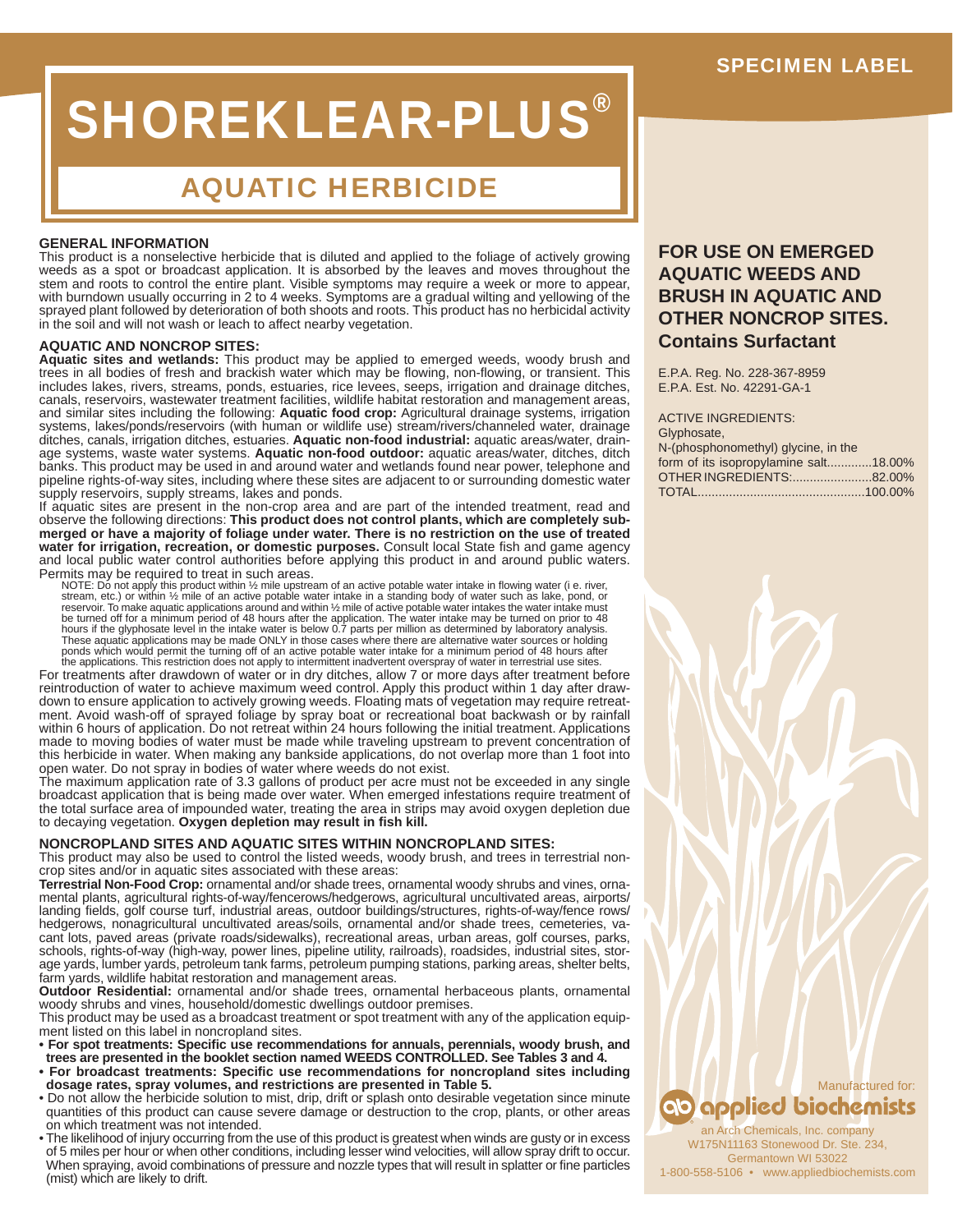### **KEEP OUT OF REACH OF CHILDREN CAUTION**

### **PRECAUTIONARY STATEMENTS**

**HAZARDS TO HUMANS AND DOMESTIC ANIMALS**

**CAUTION:** Harmful if swallowed. May cause eye irritation. Avoid contact with skin, eyes or clothing.

**PERSONAL PROTECTIVE EQUIPMENT (PPE):** Applicators and other handlers must wear: long-sleeved shirt and long pants, shoes plus socks. Follow manufacturer's instructions for cleaning/maintaining PPE. If no such instructions for washables exist, use detergent and hot water. Keep and wash PPE separately from other laundry.

**USER SAFETY RECOMMENDATIONS:** Users Should: Wash hands before eating, drinking, chewing gum, using tobacco or using the toilet.

**FIRST AID: IF IN EYES**: Hold eye open and rinse slowly and gently with water for 15 to 20 minutes. Remove contact lenses, if present, after the first 5 minutes, then continue rinsing eye. Call a poison control center or doctor for treatment advice. **IF SWALLOWED:** Call a poison control center or doctor immediately for treatment advice. Have person sip a glass of water if able to swallow. Do not induce vomiting unless told to do so by the poison control center or doctor. Do not give anything by mouth to an unconscious person.

**EMERGENCY NUMBER:** Call a poison control center or doctor for further treatment advice. Have the product container or label with you when calling a poison control center or doctor, or going for treatment. If a medical emergency arises contact Arch Chemicals Emergency Action Network in the US call 1-800-654-6911 or outside the US call 423-780-2970. For help with a spill, leak, fire or exposure involving this material call CHEMTREC 1-800-424-9300. NOTE TO PHYSICIAN: Probable mucosal damage may contraindicate the use of gastric lavage.

**ENVIRONMENTAL HAZARDS:** Except as provided for on this label, do not apply directly to water or to areas where surface water is present. Do not contaminate water when disposing of equipment wastewater or rinsate. **Treatment of aquatic weeds can result in oxygen depletion or loss due to**  decomposition of dead plants. This oxygen loss can cause fish suffocation. In case of spill or leak soak up with an absorbent and remove to landfill. PHYSICAL OR CHEMICAL HAZARDS: Mix, store or apply this product only in stainless steel, aluminum, fiberglass, plastic or plastic-lines steel containers. DO NOT MIX, STORE OR APPLY THIS PRODUCT OR SPRAY SOLUTIONS OF THIS PRODUCT IN GALVANIZED STEEL OR UN-LINED STEEL (EXCEPT STAINLESS STEEL) CONTAINERS OR SPRAY TANKS. This product or spray solutions of this product react with such containers and tanks to produce hydrogen gas which may form a highly combustible gas mixture. This gas mixture could flash or explode, causing serious personal injury, if ignited by open flame, spark, welder's torch, lighted cigarette or other ignition source.

**STORAGE AND DISPOSAL:** Do not contaminate water, food or feed by storage or disposal.

PESTICIDE STORAGE: To be stored in original container and placed in an area inaccessible to children.

DISPOSAL: If empty - Do not reuse this container. Place in trash or offer for recycling if available. If partly filled - If product cannot be used as directed, call your local solid waste agency or 1-800-CLEANUP for disposal instructions. Never place unused product down any indoor (including toilet) or outdoor (including sewer) drain.

### **LIMITATION OF LIABILITY**

To the extent consistent with applicable law, in no event shall manufacturer or seller be liable for special, incidental, or consequential damages, or for damages in their nature of penalties relating to the goods sold, including use, application, handling, and disposal. Manufacturer or seller shall not be liable to buyer or user by way of indemnification to buyer or to customers of buyer, if any, or for any damages or sums of money, claims or demands whatsoever, resulting from or by reason of, or rising out of the misuse, or failure to follow label warnings or instructions for use, of the goods sold by manufacturer or seller to buyer. All such risks shall be assumed by the buyer, user, or its customers. Buyer's or user's exclusive remedy, and manufacturer's or seller's total liability shall be for damages not exceeding the cost of the product.

If you do not agree with or do not accept any of directions for use, the warranty disclaimers, or limitations on liability, do not use the product, and return it unopened to the seller, and the purchase price will be refunded.

### **WARRANTY DISCLAIMER**

The directions for use of this product must be followed carefully. The goods delivered to you are furnished "as is" by manufacturer or seller. To the extent permitted by law, manufacturer and seller make no warranties, guarantees, or representations of any kind to buyer or user, either express or implied, or by usage of trade, statutory or otherwise, with regard to the product sold, including, but not limited to merchantability, fitness for a particular purpose, use, or eligibility of the product for any particular trade usage. Unintended consequences, including but not limited to crop injury or ineffectiveness, may result because of such factors as the presence or absence of other materials used in combination with the goods, or the manner of use or application, including weather, all of which are beyond the control of manufacturer or seller and assumed by buyer or user. This writing contains all of the representations and agreements between buyer, manufacturer and seller, and no person or agent of manufacturer or seller has any authority to make any representation or warranty or agreement relating in any way to these goods.

**DIRECTIONS FOR USE**: It is a violation of Federal law to use this product in a manner inconsistent with its labeling. Read entire label before using this product. Use strictly in accordance with label precautionary statements and directions. Not for use on plants being grown for sale or other commercial use, or for commercial seed production, or for research purposes. For use on plants intended for aesthetic purposes, or climatic modification and being grown in ornamental gardens or parks, or on golf courses or lawns and grounds. This product can injure or destroy all vegetation contacted. Avoid spray drift contact with desirable lawn grasses, flowers, vegetables, shrubs or trees. Do not contact green bark of trees or shrubs. If desirable vegetation is contacted, wash immediately with water.

AVOID APPLYING AT EXCESSIVE SPEED OR PRESSURE. NOTE: Use of this product in any manner not consistent with this label may result in injury to persons, animals or crops, or other unintended consequences. Keep container closed to prevent spills and contamination.

SPRAY PREPARATION: This product is a soluble concentrate that dissolves readily in clean water (free of mud or clay). Reduced results may occur if water containing soil is used, such as water from ponds or unlined ditches. **Additional surfactants are not required for this formulation. This Product Alone With Water As Diluent:** Determine spray volume needed for the treated area. Add one-half the required amount of clean water to the spray tank. Measure the recommended amount of product and add slowly with agitation, and complete filling the tank with water. Mix thoroughly and continue agitation while spraying. **Sprayer Cleanup:** CLEAN THE ENTIRE SPRAYER AFTER APPLICATION OF THIS PRODUCT. Failure to clean the sprayer thoroughly may result in injury to desirable crops which are subsequently sprayed.

### **APPLICATION EQUIPMENT AND TECHNIQUES:**

Do not apply this product through any type of irrigation system. This product may be applied with the following application equipment:

- **Hand-held and high-volume spray equipment** pump-up pressure sprayers, knapsack and backpack sprayers, sprayguns, handwands, lances and other hand-held and motorized spray equipment used to direct the spray onto weed foliage. Applications should be made on a spray-to-wet basis, spray coverage should be uniform and complete. Use only coarse sprays.
- Ground equipment Power sprayers fitted with a boom or spray wand/gun may be used for broadcast applications and spot treatments. For best spray distribution and coverage, select a spray volume and delivery system that will ensure accurate and uniform coverage. Boom sprayers equipped with appropriate flat fan nozzles, tips, and screens are suitable for broadcast applications.
- Spray volumes of 3-30 gallons per acre with spray pressures adjusted to 20-40 psi are appropriate. Use higher spray volumes within the recommended range for dense weed populations.
- **Selective equipment** Recirculating sprayers, shielded and hooded sprayers, wiper applicators and sponge bars.
- **Wiper applicators and sponge bars –** Wiper applicators are devices that physically wipe appropriate amounts of this product directly onto the weed.
- **Rope or sponge wick applicators –** Apply this product undiluted (100% solution) to weeds listed on this label.
- **Porous-Plastic Applicators** Apply this product undiluted (100% solution) in porous-plastic wiper applicators.
- **Controlled droplet appIicator (CDA)**  The rate of this product applied per acre by vehicle-mounted CDA equipment must not be less than the amount recommended in this label when applied by conventional broadcast equipment. For vehicle mounted CDA equipment, apply 3 to 15 gallons of water per acre. Do not apply as a fine mist. Use coarse sprays only. Controlled droplet application equipment produces a spray pattern which is not easily visible. Extreme care must be exercised to avoid spray or drift contacting the foliage or any other green tissue of desirable vegetation, as damage or destruction may result.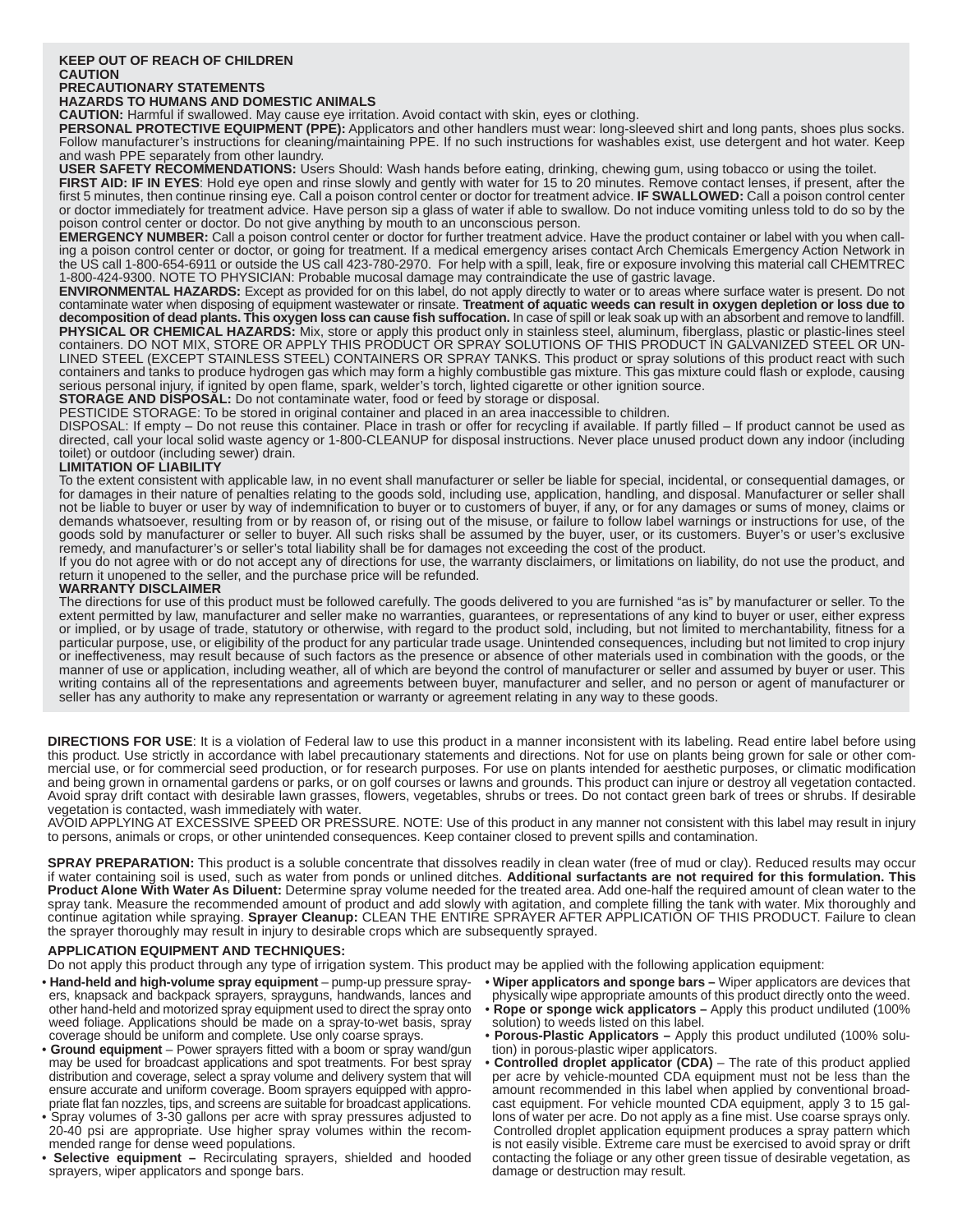### **SPRAY PREPARATION FOR APPLICATIONS WITH HAND-HELD HIGH VOLUME EQUIPMENT:**

Specific use recommendations for annuals, perennials, woody brush, and trees are presented in the section named WEEDS CONTROLLED. Identify the target weed species, note the weed growth stages and select the appropriate spray concentration presented in WEEDS CON-TROLLED. Spray concentrations for application with high volume equipment made on a spray-to-wet basis range from 2.75-7.00% vol/vol. Use the lower spray concentrations in the range for annual weeds and the higher spray concentration for perennial and hard-to-control species. The spray preparation chart for applications on a spray-to-wet basis is shown in **Table 1**. When using application methods that result in less than complete coverage, use a 17.5% spray concentration for annual and perennial weeds and a 17.5- 28.0% spray concentration for woody brush and trees. If a straight-stream nozzle is used, start the application

at the top of the target vegetation and spray from top to bottom in a "zig-zag" motion. Ensure that at least 50% of the leaf surface is contacted by the spray. Small open-branched trees need only be treated from one side. If foliage is thick or there are multiple root sprouts, application must be made from several sides to ensure adequate coverage. The spray preparation chart for these applications is shown in **Table 2**.

### **WHEN TO APPLY**

Apply to vigorously growing plants. Apply to annual weeds at any time after emergence. For best results apply to perennial weeds after seedheads, flowers, or berries appear. On woody brush or trees, apply after leaves have fully expanded. Applications made at less than the recommended stage of growth may result in reduced control. After mowing, clipping or tilling, allow weeds to regrow to the recommended growth stage before spraying this product. Rainfall or watering within

6 hours after application can wash the product off plant foliage which may require retreatment. Delay mowing, clipping, tilling, planting or sodding of treated areas for at least 7 day after application. This allows time for this product to move within the plant for most effective results. Since this product does not work in soil, retreatments will be necessary to control new weeds emerging from seed.

One application will control most weeds listed. Symptoms on certain tough perennial weeds and woody brush and tree species may be slow to develop. If control is not achieved within 4 weeks, allow time for the sprayed weeds to regrow and make a repeat application. In some cases, control of woody brush and trees treated in the fall may not be fully apparent until the following season.

### **WEEDS CONTROLLED**

#### **ANNUAL WEEDS:**

Apply to actively growing grass and broadleaf weeds. Allow at least 3 days after treatment before disturbing vegetation. After this period, weeds may be mowed, tilled or burned. To prevent seed production, applications should be made prior to seedhead formation. This product may be used as a broadcast treatment or spot treatment for annual weeds with any of the application equipment listed on this label in noncropland sites.

**Hand-Held High-Volume Application:** Use a 2.75% vol/vol solution of this product in water and apply to foliage of vegetation to be controlled.

This product will provide full or partial control of the following annual weeds when

applied as directed. Annual weeds will continue to germinate from seed throughout the growing season. Repeat treatments will be necessary to control later germinating seeds.

Broadcast Application: Generally, the lower application rates within the specified range will provide satisfactory control of sensitive weed species. The higher application rates within the specified range will be required for dense infestations, for adverse/extreme environmental conditions, or for weeds beyond the appropriate growth stages. **Use 0.7 gallons of this product per acre when weeds are less than 6 inches tall. If weeds are greater than 6 inches tall, use 1.1 gallon of this product per acre per 100 gallons of spray solution. Spray volumes of 3 to 10 gallons per acre for ground applications are recommended.**

Florida pusley

WEED SPECIES: Anoda, spurred Barnyardgrass *Echinochloa crus-galli* Bassia, fi vehook *Bassia hyssopifolia* **Bittercress** Black nightshade Bluegrass, annual *Poa annua* Bluegrass, bulbous *Poa bulbosa* Brome, downy Brome, Japanese Buttercup *Ranunculus* spp. Carolina geranium **Carpetweed Cheatgrass** Cheeseweed *Malva parviflora* Chervil Chickweed Chickweed, mouseear *Cerastium vulgatum* Cocklebur *Xanthium strumarium* Copperleaf hophornbeam Corn speedwell Crabgrass *Digitara* spp. Dwarf dandelion *Krigia cespitosa* Eclipta **Falsedandelion** Falseflax, smallseed *Camelina microcarpa* Fiddleneck *Amsinckia* spp. Filaree FlaxIeaf fl eabane *Conyza bonariensis* Fleabane *Erigeron* spp.

Foxtail *Setaria* spp. Foxtail, Carolina *Alopecurus carolinianus* **Goosegrass** Groundsel, common *Senecio vulgaris* **Henbit** Horseweed/marestail *Conyza canadensis* **Itchgrass** Johnsongrass, seedling Knotweed Kochia, *Kochia scoparia* Lambsquaters, common *Chenopodium album* Lettuce, prickly *Lactuca seriola* Mayweed Medusahead Morningglory, *lpomoea* spp. Mustard, blue *Chorispora tenella* Mustard, tansy *Descurainia pinnata* Mustard, tumble *Sisymbrium altissimum* Mustard, wild *Brassica kaber* Oats, wild *Avena fatua* Panicum, *Panicum* spp. Pennycress, field Thiaspi arvensis Pigweed, redroot *Amaranthus retroflexus* Pigweed, smooth *Amaranthus hybridus* Plains/Tickseed coreopsis Puncturevine Purslane, common Ragweed, common *Ambrosia artemisiifolia*

Sandbur, field *Cenchrus* spp. Shattercane Sorghum bicolor Shepherdspurse *Capsella bursa pastoris* Sicklepod Signalgrass, broadleaf *Brachiaria platyphylla* Smartweed, ladysthumb Smartweed, Pennsylvania *Polygonurn pensylvanicum* Sowthistle, annual *Sonchus oleraceus* Spanishneedles Speedwell, purslane Spurge, annual Spurge, prostrate Spurge, spotted Spurry, umbrella *Holosteum umbellatum* Starthistle, yellow Stinkgrass *Eragrostis cilianensis* Sunflower *Helianthus annuus* Teaweed/Prickly sida Texas panicum Thistle, Russian *Salsola kali* Velvetleaf *Abutilon theophrasti* Virginia copperleaf Virginia pepperweed Witchgrass *Panicum capillare* Woolly cupgrass Yellow rocket

| Table 1. Amounts of this product for Spray Concentrations, % vol/vol |              |              |              |               |              |
|----------------------------------------------------------------------|--------------|--------------|--------------|---------------|--------------|
| Volume<br>(gallons)                                                  | 2.75%        | 3.50%        | 4.40%        | 5.25%         | 7.00%        |
| 1 gallon                                                             | 3.50 fl. oz. | 4.50 fl.oz.  | 5.60 fl.oz.  | $6.70$ fl.oz. | 9.00 fl. oz. |
| 3 gallons                                                            | 10.50 fl.oz. | 13.50 fl.oz. | 16.80 fl.oz. | 20.10 fl.oz.  | 27.00 fl.oz. |
| 25 gallons                                                           | $0.69$ gal.  | $0.88$ gal.  | $1.10$ gal.  | 1.31 gal.     | $1.75$ gal.  |
| 50 gallons                                                           | $1.38$ gal.  | $1.75$ gal.  | $2.20$ gal.  | 2.63 gal.     | 3.50 gal.    |
| 100 gallons                                                          | 2.75 gal.    | 3.50 gal.    | 4.40 gal.    | 5.25 gal.     | 7.00 gal.    |

|                                                     | Recommendations for Annual Weeds Only |                           |  |  |
|-----------------------------------------------------|---------------------------------------|---------------------------|--|--|
| <b>Application</b>                                  | Spray Concentration,<br>vol/vol%      | Dosage Rate,<br>gallons/A |  |  |
| Spot treatments, hand held<br>high volume equipment | 2.75%                                 |                           |  |  |
| <b>Broadcast treatments</b>                         |                                       | $0.7 - 1.1$               |  |  |

Ragweed, giant *Ambrosia trifi da* Rocket, London *Sisymbrium irio*

### **Table 2. Amounts of this product for**

| <b>Spray Concentrations, % vol/vol</b> |              |              |  |
|----------------------------------------|--------------|--------------|--|
| <b>Volume</b><br>(gallons)             | 17.50%       | 28.00%       |  |
| 1 gallon                               | 22.40 fl.oz. | 35.80 fl.oz. |  |
| 25 gallons                             | 4.38 gal.    | 7.00 gal.    |  |
| 50 gallons                             | 8.75 gal.    | 14.00 gal.   |  |
| 100 gallons                            | 17.50 gal.   | 28.00 gal.   |  |

## **Table 1. Amounts of this product for Spray Concentrations, % vol/vol**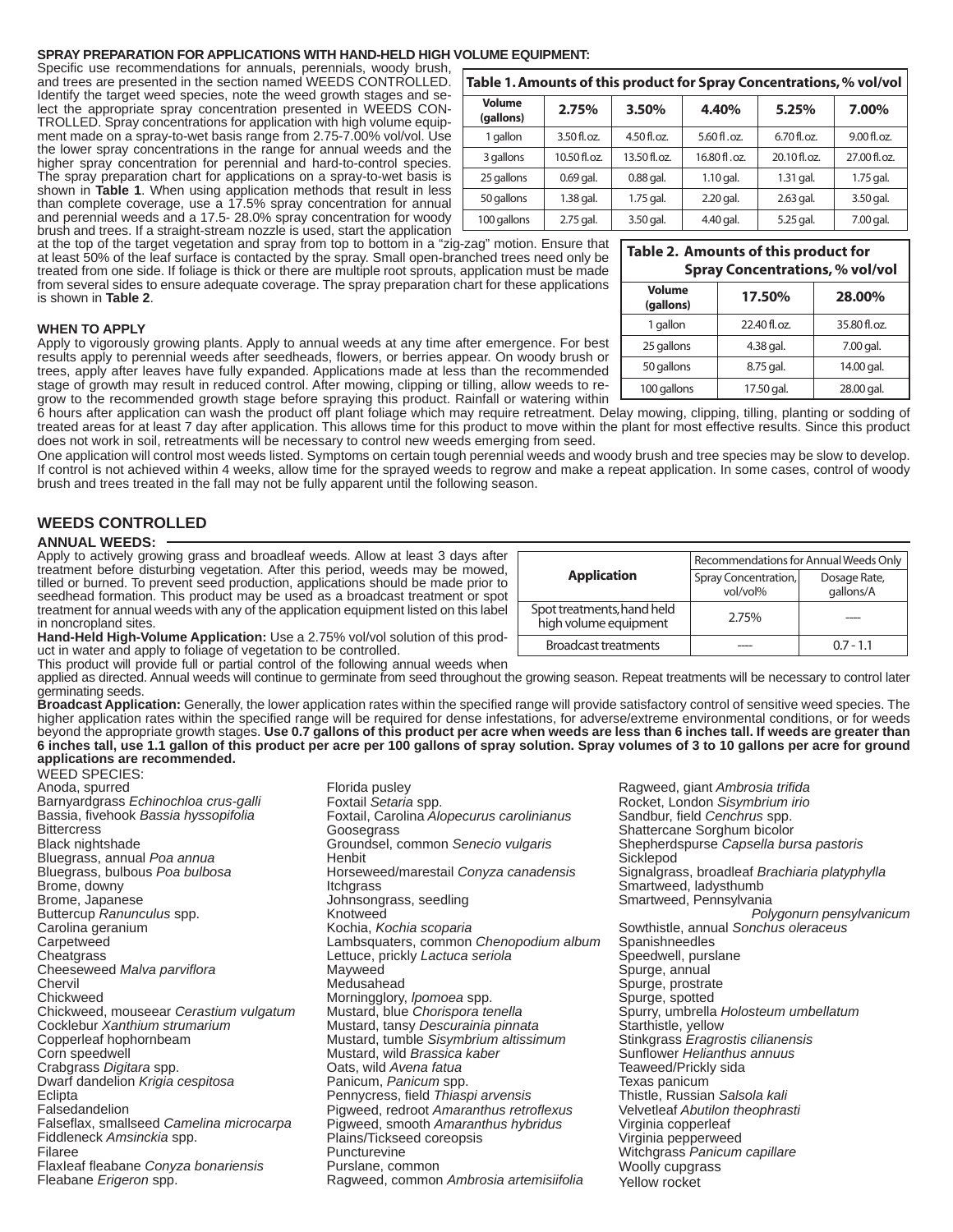### **PERENNIAL WEEDS:**

This product may be used as a broadcast treatment or spot treatment for perennial weeds with any of the application equipment listed on this label in noncropland and aquatic sites. Generally, the lower application rates within the specified range will provide satisfactory control of sensitive weed species. The higher application rates within the specified range will be required for dense infestations, for adverse/extreme environmental conditions, or for weeds beyond the appropriate growth stages. Specific use recommendations for certain perennial weeds are presented in the following section and **Table 3**.

|                                                     | Recommendations for Perennial Weeds Only |                        |  |  |
|-----------------------------------------------------|------------------------------------------|------------------------|--|--|
| <b>Application</b>                                  | Spray Concentration,<br>vol/vol%         | Dosage Rate, gallons/A |  |  |
| Spot treatments, hand held<br>high volume equipment | $2.75\% - 5.25\%$                        |                        |  |  |
| <b>Broadcast treatments</b>                         |                                          | $20 - 33$              |  |  |

• Apply to actively growing perennial weeds.

- Best results are obtained when soil moisture is adequate for active weed growth.
- Unless otherwise directed, allow at least 7 days after application before disturbing vegetation.
- NOTE: If weeds have been mowed or tilled, do not treat until plants have resumed active growth and have reached the recommended stages. • Fall treatments must be applied before a killing frost.
- Repeat treatments may be necessary to control weeds regenerating from underground parts or seed. When applied as recommended under the conditions described, this product will provide full or partial control for the following perennial weeds:

Alligatorweed *Alternanthera philoxeroides*\* Anise/Fennel *Foeniculum vulgare* Artichoke, Jerusalem *Helianthus tuberosus* Bahiagrass *Paspalum notatum* Beachgrass, European Bermudagrass *Cynodon dactylon* Bermudagrass, water (knotgrass) *Paspalum distichum* Bindweed, Field *Convolvulus arvensis* Bluegrass, Kentucky *Poa pratensis* Blueweed, Texas *Helianthus ciliaris* Brackenfern *Pteridium aquilinum* Bromegrass, smooth *Bromus intermis* Bursage, woolly-leaf Canarygrass, reed *Phalaris arundinacea* Cattail *Typha* spp. Clover, red *Trifolium pratense* Clover, white *Trifolium repens* Cordgrass *Spartina* spp.† Cutgrass, giant *Zizaniopsis miliacea*\* Dallisgrass *Paspalum dilatatum* **Dandelion** *Taraxacum* officinale Dock, curly *Rumex crispus* Dogbane, hemp *Apocynum cannabinum* Fescue *Festuca* spp.

\*Partial control †Not for use in California

Fescue, tall *Festuca arundinacea* German ivy Guineagrass *Panicum maximum* Hemlock, poison *Conium maculatum* Horsenettle *Solanum carolinense* Horseradish *Armoracia rusticana* Ice plant *Mesembryanthemum crystallinum* Johnsongrass *Sorghum halepense* Kikuyugrass *Pennisetum clandestinum* Knapweed *Centaurea repens* Lantana *Lantana camara* Lespedeza, common *Lespedeza striata* Lespedeza, serices *Lespedeza cuneata* Loosestrife, purple *Lythrum salicaria*† Lotus, American *Nelumbo lutea* Maidencane *Panicum hemitomon* Milkweed *Asclepia* spp. Muhly, wirestem *Muhlenbergia frondosa* Mullein, common *Verbascum thapsus* Napiergrass *Pennisetum purpureum* Nightshade, silverleaf *Solanum elaeagnifolium* Nutsedge, purple, *Cyperus rotundus* yellow, *Cyperus esculentus* Orchardgrass, *Dactylis glomerata* Pampasgrass *Cortaderia jubata*

Paragrass *Brachiaria mutica* Pepperweed, perennial Phragmites *Phragmites* spp.\* Thistle, Canada Quackgrass *Agropyron repens* Redvine\* Reed, giant *Arundo donax* Ryegrass, perennial *Lolium perenne* Smartweed, swamp *Polygonum coccineum* Spatterdock *Nuphar luteum*† Spurge, leafy\* Starthistle, yellow *Centaurea solstitialis* Sweet potato, wild *Ipomoea pandurata*\* Thistle, artichoke *Cynara cardunculus* Timothy *Phleum pretense* Torpedograss *Panicum repens*\* Trumpetcreeper\* Tules, common *Scirpus acutus*† Vaseygrass *Paspalum urvillei* Velvetgrass *Holcus* spp. Waterhyacinth *Eichhornia crassipes*† Waterlettuce *Pistia stratiotes*† Waterprimrose *Ludwigia* spp.† Wheatgrass, western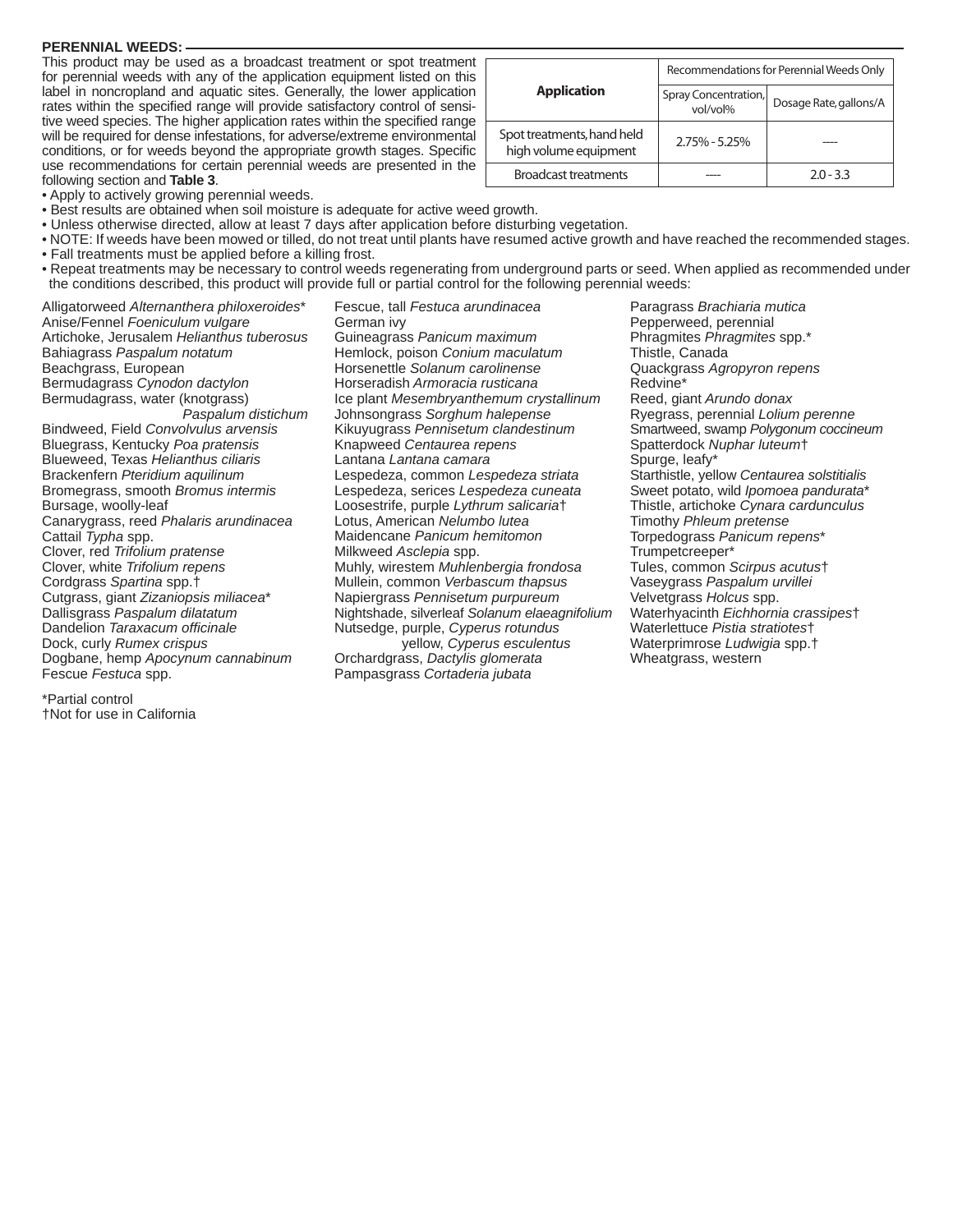|                                                                                                                                                                 |                                                                           |                                              | Table 3. Recommendations for Perennial Weeds, Dosage Rates, Restrictions and Comments                                                                                                                                                                                                                                                                                                                                                                   |
|-----------------------------------------------------------------------------------------------------------------------------------------------------------------|---------------------------------------------------------------------------|----------------------------------------------|---------------------------------------------------------------------------------------------------------------------------------------------------------------------------------------------------------------------------------------------------------------------------------------------------------------------------------------------------------------------------------------------------------------------------------------------------------|
| <b>Weed Species</b>                                                                                                                                             | Ground<br><b>Broadcast</b><br>Equipment                                   | Hand-Held<br>and High<br>Volume<br>Equipment | <b>Precautions, Restrictions &amp; Comments</b>                                                                                                                                                                                                                                                                                                                                                                                                         |
|                                                                                                                                                                 | Amount of<br>Product,<br>Gals./Acre                                       | Spray<br>Concentration<br>vol/vol, %         |                                                                                                                                                                                                                                                                                                                                                                                                                                                         |
| Alligatorweed                                                                                                                                                   | 2.6                                                                       | 4.4%                                         | Apply when most of the target plants are in bloom. Repeat applications will be required to maintain such control.                                                                                                                                                                                                                                                                                                                                       |
| Bermudagrass                                                                                                                                                    | 3.3                                                                       | 5.25%                                        | Apply when target plants are actively growing and when seedheads appear.                                                                                                                                                                                                                                                                                                                                                                                |
| Bindweed, field:<br>silverleaf nightshade,<br><b>Texas blueweed</b>                                                                                             | West of<br>Mississippi<br>River:<br>$2.6 - 3.3$<br>East of<br>Mississippi | 5.25%<br>5.25%                               | Apply when target plants are actively growing and are at or beyond full bloom.<br>For silverleaf nightshade, best results can be obtained when application is made after berries are formed.<br>Do not treat when weeds are under drought stress. New leaf development indicates active growth.<br>For best results apply in late summer or fall.                                                                                                       |
|                                                                                                                                                                 | River:<br>$2.0 - 2.6$                                                     |                                              |                                                                                                                                                                                                                                                                                                                                                                                                                                                         |
| <b>Brackenfern</b>                                                                                                                                              | $2.0 - 2.6$                                                               | $2.75 - 3.5%$                                | Apply to fully expanded fronds which are at least 18 inches long.                                                                                                                                                                                                                                                                                                                                                                                       |
| Cattail                                                                                                                                                         | $2.0 - 2.6$                                                               | 2.75%                                        | Apply when target plants are actively growing and are at or beyond the early to full bloom stage of growth.<br>Best results are achieved when application is made during the summer or fall months.                                                                                                                                                                                                                                                     |
| Cordgrass                                                                                                                                                       | $2.0 - 3.3$                                                               | $3.5 - 7.0%$                                 | Schedule applications in order to allow 6 hours before treated plants are covered by tidewater. The presence of silt or debris<br>on the cordgrass will reduce performance. It may be necessary to wash target plants before application to improve uptake of<br>this product into the plant. Not for use in California.                                                                                                                                |
| Cutgrass, giant                                                                                                                                                 | 2.6                                                                       | 3.5%                                         | Repeat applications will be required to maintain control, especially where vegetation is partially submerged in water.<br>Allow regrowth to the 7 to 10 leaf stage before retreatment.                                                                                                                                                                                                                                                                  |
| Hemp dogbane; knapweed;<br>horseradish                                                                                                                          | 2.6                                                                       | 5.25%                                        | Apply when target plants are actively growing, and most have reached the late bud to flower stage of growth.<br>For best results apply in late summer or fall.                                                                                                                                                                                                                                                                                          |
| Tall fescue                                                                                                                                                     | 2.0                                                                       | 3.5%                                         | Apply when target plants are actively growing, and most have reached the boot to head stage of growth.<br>When applied prior to boot stage, control may be reduced.                                                                                                                                                                                                                                                                                     |
| Guineagrass<br>Johnsongrass; Kentucky<br>bluegrass; smooth bromegrass;<br>reed canarygrass; orchardgrass;<br>perennial ryegrass; timothy;<br>western wheatgrass | 2.0<br>$1.3 - 2.0$                                                        | 2.75%<br>2.75%                               | Apply when target plants are actively growing and when most have reached at least the 7-leaf stage of growth.<br>Apply when target plants are actively growing, and most have reached the boot to head stage of growth.<br>When applied prior to boot stage, control may be reduced. In fall, apply before plants have turned brown.                                                                                                                    |
| Lantana                                                                                                                                                         | ц.                                                                        | $2.75 - 3.5%$                                | Apply to actively growing lantana at or beyond the bloom stage of growth. Use the higher rate for plants that have reached<br>the woody stage of growth.                                                                                                                                                                                                                                                                                                |
| Purple loosestrife                                                                                                                                              | 1.7                                                                       | $3.5 - 5.25%$                                | Treat when plants are actively growing at or beyond the bloom stage of growth. Best results are achieved when application<br>is made during summer or fall months. Fall treatments must be applied before a killing frost. Not for use in California.                                                                                                                                                                                                   |
| American lotus                                                                                                                                                  | 1.7                                                                       | 2.75%                                        | Treat when plants are actively growing at or beyond the bloom stage of growth. Best results are achieved when applications<br>are made during summer or fall months. Fall treatments must be applied before a killing frost. Repeat treatments may be<br>necessary to control regrowth from underground parts and seeds.                                                                                                                                |
| Maidencane; paragrass                                                                                                                                           | 2.6                                                                       | 2.75%                                        | Sequential treatments will be required, especially to vegetation partially submerged in water.<br>Under these conditions, allow for regrowth to the 7 to 10 leaf stage prior to retreatment.                                                                                                                                                                                                                                                            |
| Milkweed, common                                                                                                                                                | 2.0                                                                       | 5.25%                                        | Apply when target plants are actively growing and have reached the late bud to flower stage of growth.                                                                                                                                                                                                                                                                                                                                                  |
| Nutsedge,<br>purple and yellow                                                                                                                                  | 2.0                                                                       | 2.75%                                        | Apply when target plants are in flower or when new nutlets can be found at rhizome tips. Nutlets which have not germinated<br>will not be controlled and may germinate following treatment. Repeat treatments will be required for long-term control.                                                                                                                                                                                                   |
| Pampasgrass                                                                                                                                                     | ă.                                                                        | 5.25%                                        | Apply this product with hand-held equipment when plants are actively growing.                                                                                                                                                                                                                                                                                                                                                                           |
| Common reed, Phragmites                                                                                                                                         | In Florida:<br>3.3<br>Other States:<br>$1.7 - 2.6$                        | 5.25%<br>2.75%                               | For partial control of phragmites in Florida and the counties of other states bordering the Gulf of Mexico.<br>For best results treat during late summer or fall months when plants are actively growing and in full bloom.<br>Due to the dense nature of the vegetation which may prevent good spray coverage and uneven stages of growth, repeat<br>treatments may be necessary to maintain control. Visual control symptoms will be slow to develop. |
| Quackgrass; kikuyugrass;<br>wirestem muhly                                                                                                                      | $1.3 - 2.0$                                                               | 2.75%                                        | Apply when most quackgrass or wirestem muhly is at least 8 inches high (3 to 4 leaf stage of growth) and actively growing.<br>Allow 3 or more days after application before tillage.                                                                                                                                                                                                                                                                    |
| Giant reed; ice plant                                                                                                                                           | --                                                                        | 5.25%                                        | For control of giant reed and ice plant, apply this product with hand-held equipment when plants are actively growing.<br>For giant reeds best results are obtained when applications are made in late summer to fall.                                                                                                                                                                                                                                  |
| Spatterdock                                                                                                                                                     | 2.6                                                                       | 2.75%                                        | Apply when most of the plants are in full bloom. For best results apply in late summer or fall. Not for use in California.                                                                                                                                                                                                                                                                                                                              |
| Sweet potato, wild                                                                                                                                              | --                                                                        | 5.25%                                        | Apply to actively growing weeds at or beyond the bloom stage of growth. Repeat applications will be required.<br>Allow the plant to reach the recommended stage of growth before retreatment.                                                                                                                                                                                                                                                           |
| Canada thistle                                                                                                                                                  | $1.3 - 2.0$                                                               | 5.25%                                        | Apply when target plants are actively growing and are at or beyond the bud stage of growth.                                                                                                                                                                                                                                                                                                                                                             |
| Torpedograss                                                                                                                                                    | $2.6 - 3.3$                                                               | $2.75 - 5.25%$                               | Use the lower rates under terrestrial conditions, and the higher rates under partially submerged or floating-mat conditions.<br>Repeat treatment will be required to maintain control.                                                                                                                                                                                                                                                                  |
| Tules, common                                                                                                                                                   | --                                                                        | 5.25%                                        | Apply this product with hand-held equipment. Apply to actively growing plants at or beyond the seedhead stage of growth.<br>After application visual symptoms will be slow to appear and may not occur for 3 or more weeks. Not for use in California.                                                                                                                                                                                                  |
| Waterhyacinth                                                                                                                                                   | $2.2 - 2.6$                                                               | $2.75 - 3.5%$                                | Apply when target plants are actively growing and at or beyond the early bloom stage of growth. After application, visual<br>symptoms may require 3 or more weeks to appear with complete necrosis and decomposition usually occurring within 60 to<br>90 days. Use the higher rates when more rapid visual effects are required. Not for use in California.                                                                                            |
| Waterlettuce                                                                                                                                                    | Ξ.                                                                        | $2.75 - 3.5%$                                | Use higher rates where infestations are heavy. Best results are obtained from mid-summer through winter applications.<br>Spring application may require retreatment. Not for use in California.                                                                                                                                                                                                                                                         |
| Waterprimrose                                                                                                                                                   | ц.                                                                        | 2.75%                                        | Apply this product using hand-held equipment to plants that are actively growing at or beyond the bloom stage of growth,<br>but before fall color changes occur. Thorough coverage is necessary for best control. Not for use in California.                                                                                                                                                                                                            |
| Other perennials listed<br>on this label                                                                                                                        | $2.0 - 3.3$                                                               | $2.75 - 5.25%$                               | Apply when target plants are actively growing and most have reached early head or early bud stage of growth.                                                                                                                                                                                                                                                                                                                                            |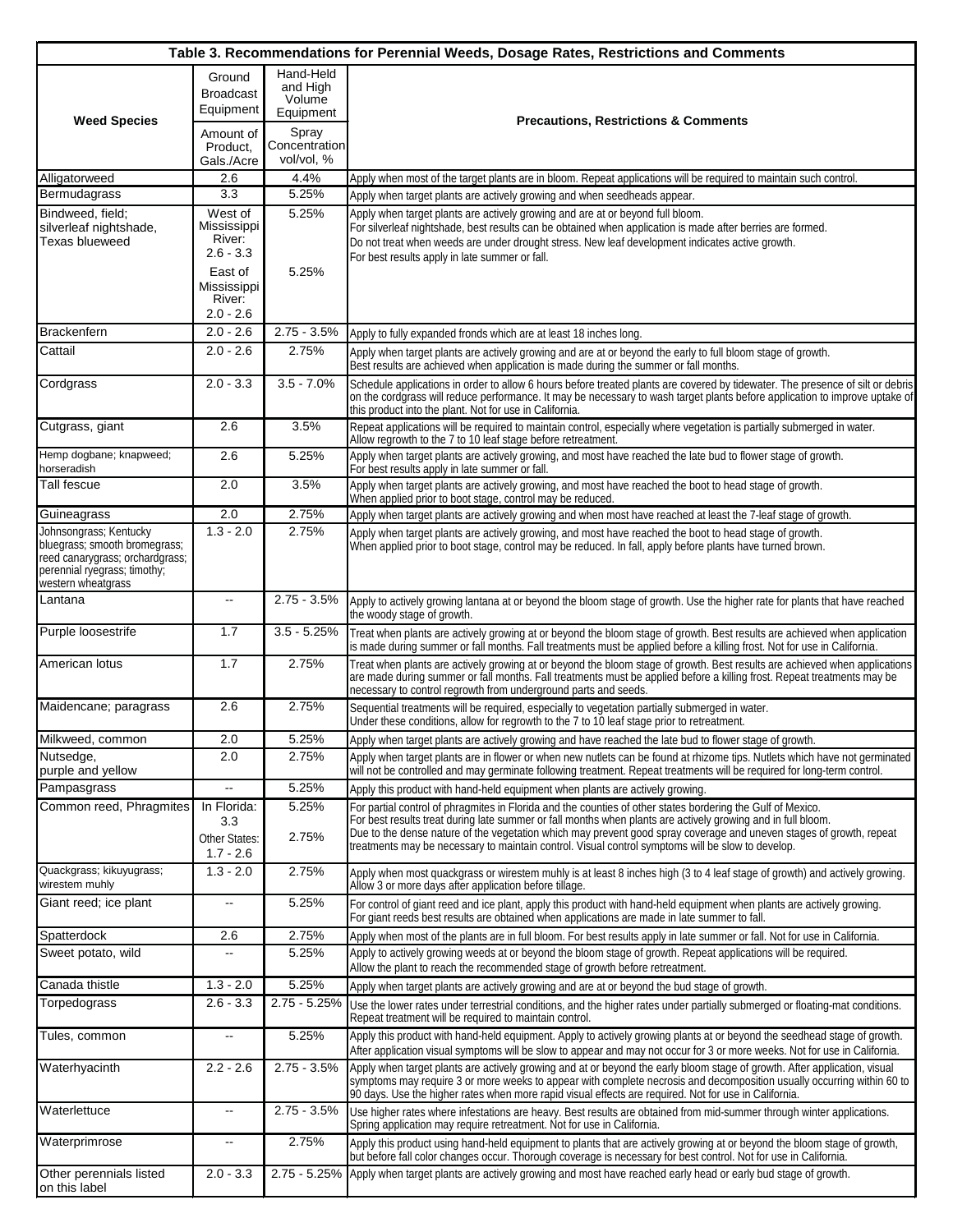### **WOODY BRUSH AND TREES:**

When applied as recommended under the conditions described, this product CONTROLS or PARTIALLY CONTROLS the following woody brush, herbaceous vines and trees:

Alder *Alnus* spp. Ash *Fraxinus* spp.\* Aspen, quaking *Populus tremuloides* Beech Birch *Betula* spp. Blackberry *Rubus* spp. Blackgum Bracken Broom: French *Cytisus monspessulanus* Scotch *Cytisus scoparius* Buckwheat, California *Eriogonum fasciculatum*\* Cascara *Rhamnus purshiana*\* Catsclaw *Acacia greggii*\* Ceanothus *Ceanothus* spp. Chamise *Adenostoma fasciculatum* Cherry: Bitter *Prunus emarginata* Black *Prunus serotina* Pin *Prunus pensylvanica* Coyotebrush *Baccharis pilularis* Creeper, Virginia *Parthenocissus quinquefolia*\* Deerweed Dewberry *Rubus trivialis* Dogwood *Cornus* spp. Elderberry *Sambucus* spp. Elm *Ulmus* spp.\* Eucalyptus, bluegum *Eucalyptus* spp.

Hasardia *Haplopappus squamosus*\* Hawthorn *Crataegus* spp. Hazel *Corylus* spp. Hickory *Carya* spp. Holly Honeysuckle *Lonicera* spp. Hornbeam, American *Carpinus caroliniana* Kudzu *Pueraria lobata* Locust, black *Robinia pseudoacacia*\* Madrone Manzanita *Arctostaphylos* spp. Maple: Red *Acer rubrum*\* Sugar *Acer saccharum* Vine *Acer circinatum*\* Monkey Flower *Mimulus guttatus*\* Oak: Black *Quercus velutina*\* Northern Pin *Quercus palustris* Post *Quercus stellata* Red *Quercus rubra* Southern Red *Quercus falcata* White *Quercus alba*\* Peppertree, Brazilian *Schinus terebinthifolius* Persimmon *Diospyros* spp.\* Pine Poison ivy *Rhus radicans* Poison oak *Rhus toxicodendron*

Poplar, yellow (Tulip tree) *Liriodendron tulipifera*\* Prunus *Prunus* spp. Raspberry *Rubus* spp. Redbud, eastern *Cercis canadensis* Rose, multifl ora *Rosa multifl ora* Russian olive *Elaeagnus angustifolia* Sage, black, white *Salvia* spp. Sagebrush, California *Artemisia californica* Salmonberry *Rubus spectabilis* Saltcedar *Tamarix* spp. Saltbush, sea myrtle *Baccaharis halimifolia* Sassafras *Sassafras* spp. Sourwood *Oxydendrum arboreum*\* Sumac: Poison *Rhus vernix*\* Smooth *Rhus glabra*\* Winged *Rhus copallina*\* Sweetgum *Liquidambar styraciflua* Swordfern *Polystichum munitum* Tallowtree, Chinese *Sapium sebiferum* Thimbleberry *Rubus parvifl orus* Tobacco, tree *Nicotiana glauca*\* Trumpetcreeper *Campsis radicans* Waxmyrtle, southern *Myrica cerifera*\* Willow *Salix* spp. Yerba santa

\*Partial control

NOTE: If brush has been mowed or tilled or trees have been cut, do not treat until regrowth has reached the recommended stages of growth.

Apply this product when plants are actively growing and, unless otherwise directed, after full leaf expansion. Use the higher rate for larger plants and/or dense areas of growth. On vines, use the higher rate for plants that have reached the woody stage of growth. Best results are obtained when application is made in late summer or fall after fruit formation.

In arid areas, best results are obtained when application is made in the spring to early summer when brush species are at high moisture content and are flowering.

This product may be used as a broadcast treatment or spot treatment for woody brush and trees with any of the application equipment listed on this label in noncropland and aquatic sites.

Generally, the lower application rates within the specified range will provide satisfactory control of sensitive weed species. The higher application rates within the specified range will be required for dense infestations, for adverse/ extreme environmental conditions, or for weeds beyond the appropriate growth stages. Ensure thorough coverage when using hand-held equipment. Symptoms may not appear prior to frost or senescence with fall treatments.

### **Allow 7 or more days after application before tillage, mowing or removal.**

**Repeat treatments may be necessary** to control plants regenerating from underground parts or seed. Some au-

|                                                                           | Recommendations for Woody Brush<br>and Trees Only |                        |  |  |
|---------------------------------------------------------------------------|---------------------------------------------------|------------------------|--|--|
| <b>Application</b>                                                        | Spray Concentration,<br>vol/vol%                  | Dosage Rate, gallons/A |  |  |
| Spot treatments, hand held high volume<br>equipment as full cover spray   | 2.75% - 7.00%                                     |                        |  |  |
| Spot treatments, hand held high volume<br>equipment without full coverage | 17.5 - 28.0%                                      |                        |  |  |
| <b>Broadcast treatments</b>                                               |                                                   | $1.3 - 3.3$            |  |  |

tumn colors on undesirable deciduous species are acceptable provided no major leaf drop has occurred. Reduced performance may result if fall treatments are made following a frost.

Applied as a 17.5-28.0% solution as a directed application as described in the HAND-HELD AND HIGH-VOLUME EQUIPMENT section, this product will control or partially control all the species listed in this section of this label. Use the higher rate for dense stands and larger woody brush and trees.

Specific use recommendations for certain woody brush and trees are presented in Table 4.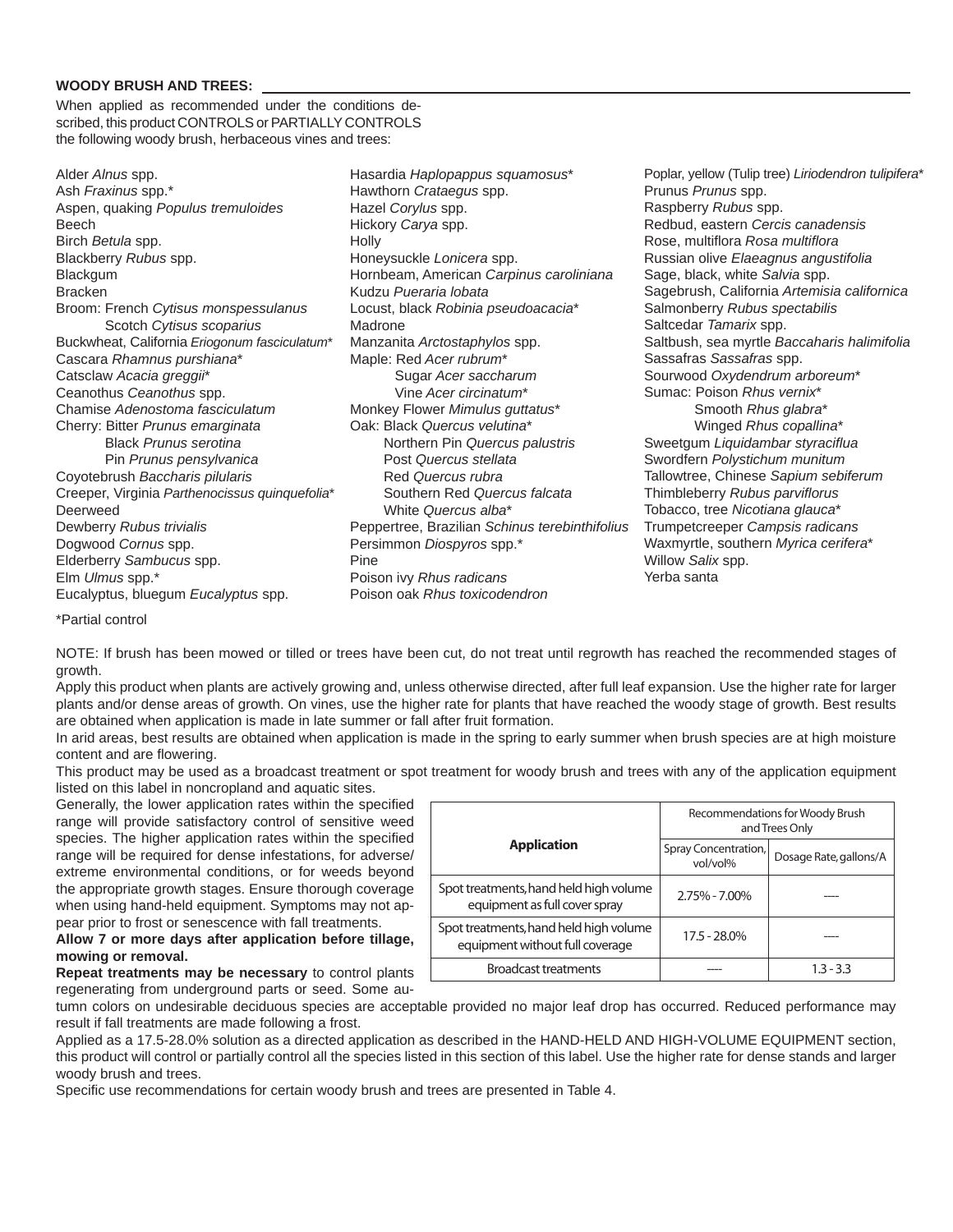|                                                                        |                                         |                                              | Table 4. Recommendations for Woody Brush and Trees, Dosage Rates, Precautions and Comments                                                                                                                                             |
|------------------------------------------------------------------------|-----------------------------------------|----------------------------------------------|----------------------------------------------------------------------------------------------------------------------------------------------------------------------------------------------------------------------------------------|
| <b>Weed Species</b>                                                    | Ground<br><b>Broadcast</b><br>Equipment | Hand-Held<br>and High<br>Volume<br>Equipment | <b>Precautions, Restrictions &amp; Comments</b>                                                                                                                                                                                        |
|                                                                        | Amount of<br>Product.<br>Gals./Acre     | Spray<br>Concentration<br>vol/vol, %         |                                                                                                                                                                                                                                        |
| Alder; blackberry;<br>dewberry; honeysuckle;<br>oak, raspberry         | $2.0 - 2.6$                             | $2.75 - 4.4%$                                |                                                                                                                                                                                                                                        |
| Aspen, quaking;<br>hawthorne; trumpetcreeper                           | $1.3 - 2.0$                             | $2.75 - 4.4%$                                |                                                                                                                                                                                                                                        |
| Birch; elderberry; hazel;<br>salmonberry; thimbleberry                 | $\mathbf{u}$                            | 2.75%                                        |                                                                                                                                                                                                                                        |
| Broom; French, Scotch                                                  | $\overline{\phantom{a}}$                | $4.4 - 5.25%$                                |                                                                                                                                                                                                                                        |
| Buckwheat. California:<br>hasardia; monkey flower;                     | $\overline{a}$                          | 2.75 - 5.25%                                 | Thorough coverage of foliage is necessary for best results.                                                                                                                                                                            |
| Castorbean                                                             | $\overline{\phantom{a}}$                | 5.25%                                        |                                                                                                                                                                                                                                        |
| Catsclaw                                                               |                                         | $4.4 - 5.25%$                                | For partial control, apply with hand-held equipment when at least 50% of the new leaves are fully developed.                                                                                                                           |
| Cherry, bitter, black, pin,<br>oak, southern red;                      | $1.3 - 3.3$                             | $3.5 - 5.25%$                                |                                                                                                                                                                                                                                        |
| Coyotebrush                                                            | Ξ.                                      | $4.4 - 5.25%$                                | Apply with hand-held equipment when at least 50% of the new leaves are fully developed.                                                                                                                                                |
| Dogwood; hickory;<br>saltcedar                                         | $2.6 - 3.3$                             | $3.5 - 7.0%$                                 | For partial control.                                                                                                                                                                                                                   |
| Eucalyptus, bluegum                                                    | щ,                                      | 5.25%                                        | For control of eucalyptus resprouts, apply this product with hand-held equipment when resprouts are 6-12 feet tall. Ensure<br>complete coverage. Apply when plants are growing actively. Avoid application to drought-stressed plants. |
| Kudzu                                                                  | 2.6                                     | 5.25%                                        | Repeat applications will be required to maintain control.                                                                                                                                                                              |
| Maple, red                                                             | Ξ.                                      | $2.75 - 4.4%$                                | Apply with hand-held equipment when leaves are fully developed.                                                                                                                                                                        |
| Maple, sugar; oak;<br>Northern pine, red;                              | $\overline{a}$                          | $2.75 - 4.4%$                                | Apply with hand-held equipment when at least 50% of the new leaves are fully developed.                                                                                                                                                |
| Peppertree, Brazilian<br>(Florida); waxmyrtle,<br>southern             | --                                      | 5.25%                                        | For partial control.                                                                                                                                                                                                                   |
| Poison ivy; poison oak                                                 | $2.6 - 3.3$                             | 5.25%                                        | Repeat applications may be required to maintain control. Fall treatments must be applied before leaves lose green color.                                                                                                               |
| Rose, multiflora                                                       | 1.3                                     | 2.75%                                        | Treatments should be made prior to leaf deterioration by leaf-feeding insects.                                                                                                                                                         |
| Sage, black; sagebrush,<br>California; chamise;<br>tallowtree, Chinese |                                         | 2.75%                                        | Thorough coverage of foliage is necessary for best results.                                                                                                                                                                            |
| Saltbush, sea myrtle                                                   | Ξ.                                      | 3.5%                                         |                                                                                                                                                                                                                                        |
| Willow                                                                 | 2.0                                     | 2.75%                                        |                                                                                                                                                                                                                                        |
| Other woody brush and<br>trees listed on this label                    | $1.3 - 3.0$                             |                                              | 2.75 - 5.25% For partial control.                                                                                                                                                                                                      |

|                                   | Table 5. Recommendations for Noncropland Use Patterns, Dosage Rates, Spray Volumes, Restrictions, and Comments for<br><b>Broadcast Applications Appropriate for Each Site.</b> |                                     |                             |                                                   |                                          |
|-----------------------------------|--------------------------------------------------------------------------------------------------------------------------------------------------------------------------------|-------------------------------------|-----------------------------|---------------------------------------------------|------------------------------------------|
| <b>Site</b>                       | <b>Major Weed Species</b>                                                                                                                                                      | Amount of<br>Product.<br>Gals./Acre | Spray Volume,<br>Gals./Acre | Amount of<br>Product,<br>fl. oz./1,000<br>sq. ft. | Spray Volume,<br>Gals./<br>1,000 sq. ft. |
| Farmsteads, farm roads,           | Annual and perennial weeds                                                                                                                                                     | Annual weeds:                       |                             |                                                   |                                          |
| roadsides, fence rows, rights-    | including crabgrass, foxtail,                                                                                                                                                  | $0.7 - 1.1$                         | $3 - 40$                    | $2.0 - 3.2$                                       | $\leq 1.0$                               |
| ofway, farm buildings, golf       | johnsongrass, kochia,                                                                                                                                                          | Perennial weeds                     |                             |                                                   |                                          |
| courses, industrial sites, parks, | morningglory, multiflora rose,                                                                                                                                                 | $2.0 - 3.3$                         | $3 - 40$                    | $6.0 - 10.0$                                      | $\leq 1.0$                               |
| cemetaries & other noncropland    | pigweed, trumpetcreeper, thistle,                                                                                                                                              | Woody brush &                       |                             |                                                   |                                          |
| sites.                            | woody brush.                                                                                                                                                                   | trees                               |                             |                                                   |                                          |
|                                   |                                                                                                                                                                                | $1.3 - 3.3$                         | $3 - 40$                    | $4.0 - 10.0$                                      | $\leq 1.0$                               |